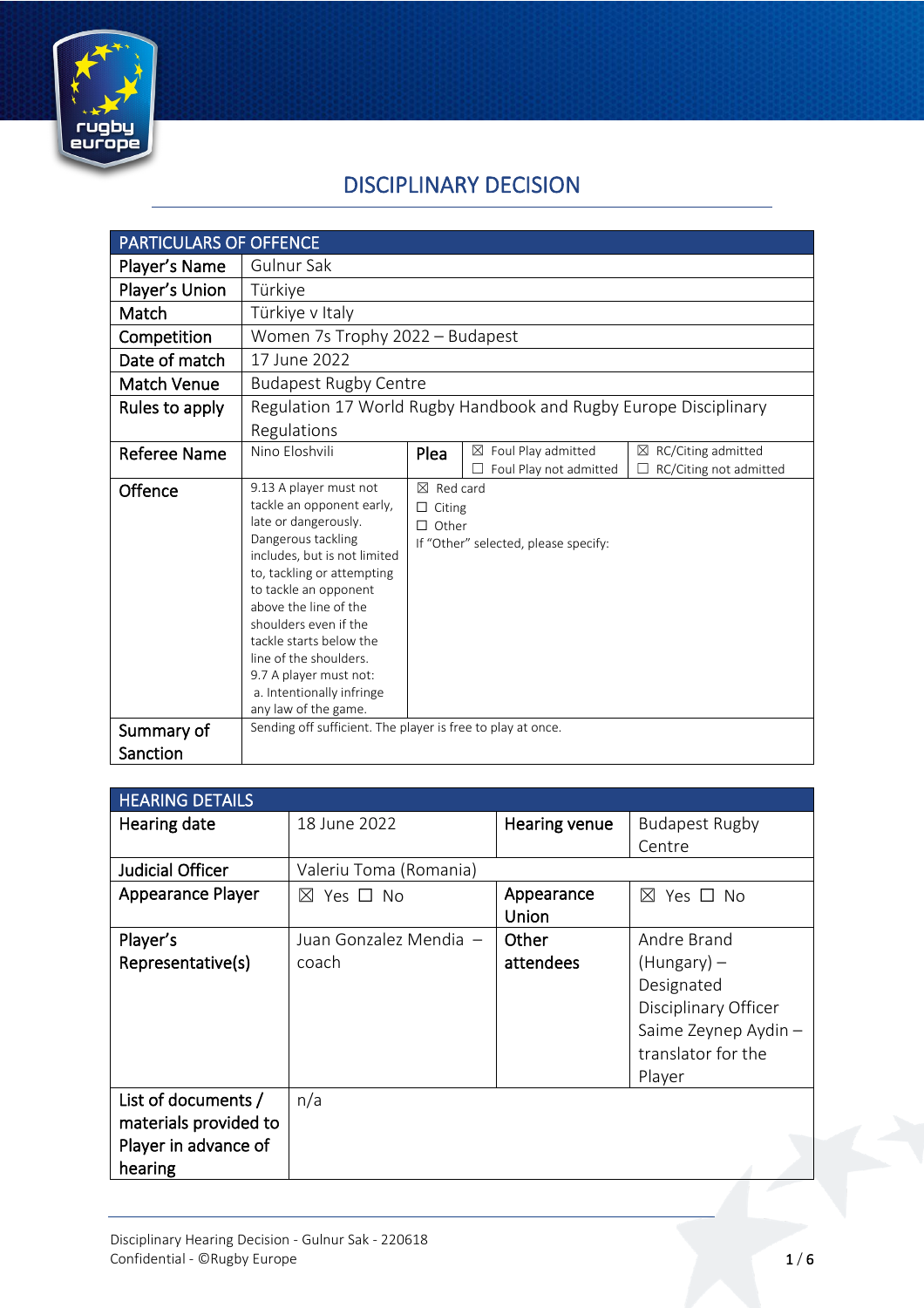## SUMMARY OF ESSENTIAL ELEMENTS OF CITING/REFEREE'S REPORT/INCIDENT FOOTAGE

1. The hearing has been convened as a result of the Player being sent off after accumulating two temporary suspensions in the pool stage of the tournament.

2. The Referee's reports on the two incidents leading to the temporary suspensions were as follows:

YC 1

"2 minutes in" of the first half "for high tackle";

YC 2

"Last play" of the second half "not 10 metres";

3. Match footage has been available and viewed by the Judicial Officer.

### ESSENTIAL ELEMENTS OF OTHER EVIDENCE (e.g. medical reports)

n/a

## SUMMARY OF PLAYER'S EVIDENCE

4. In respect of YC1, the Player stated there was no malicious intent in her action but she admits that she tackled too high. The Player's representative also mentioned that it may be possible that the tackle was only a seat-belt type of tackle with low force and the perception of danger may have been amplified by the action of a second tackler that caused the ball carrier to fall in that moment. However, they do not contest the referee decision.

5. In respect of YC2, the Player and her representative explained that the Player saw the ball coming out of a breakdown and went on to play it. The opponent player at the base of the breakdown then placed her foot over the ball in an attempt to keep it inside. The Player continued her action to contest the possession of the ball. The referee was placed slightly on the other side of the tackle, so she did not see that the ball emerged, therefore she blew her whistle and penalised the Player for entering the tackle area from the side. As a consequence, the Player was confused as to the reason of stoppage and when an opponent tapped and played quickly the Player had a reflex to stop the opponent, however she realised what happens and immediately released. The ball carrier kept running for the goal line, but the referee did not play advantage, stopped the game and awarded her the second YC.

Upon questioning from the Judicial Officer, the Player admitted that, despite of what happened before the penalty being awarded, the referee was entitled to award a yellow card for her offence of preventing an opponent from taking the penalty quickly, especially in the proximity of the in-goal.

#### FINDINGS OF FACT

6. In respect of YC1, although the footage is not 100% clear as to the precise nature of the high tackle, as claimed by the Player's representative, the Judicial Officer concludes that there is no reason to doubt about what the referee saw on the field of play and therefore the Player committed an act of foul play contrary to Law 9.13 which merited a temporary suspension.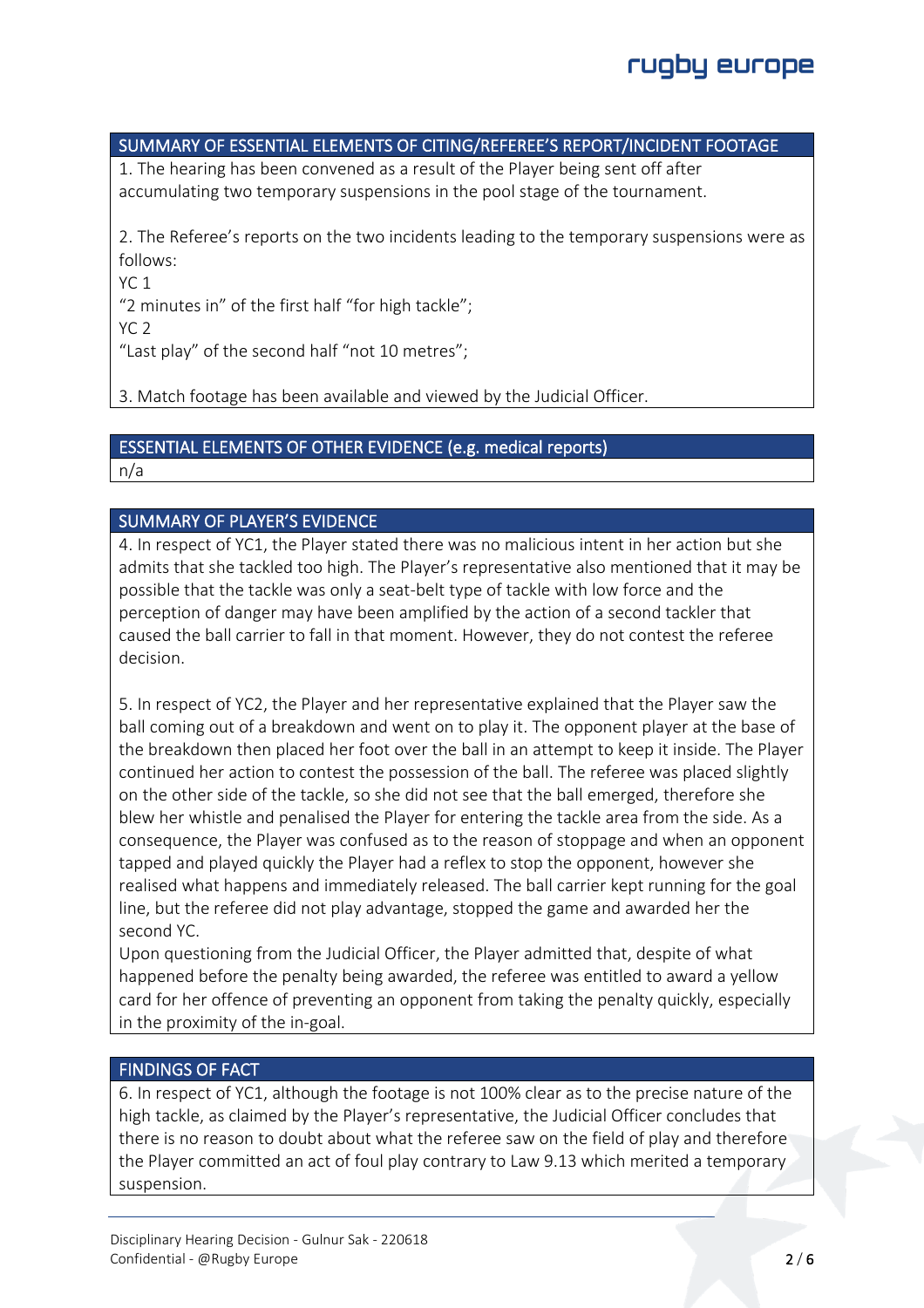7. In respect of YC2, the Judicial Officer found the Player statements and description of events credible. Indeed, it is apparent that the ball went out from the breakdown and as such the Player thought it is entitled to play it, which may have caused confusion as to the reason of the referee decision to stop play. This does not absolves the player from being aware and act according to referee's decisions but may in part explain the Player's reaction.

#### **DECISION**

 $\boxtimes$  Breach admitted  $\boxtimes$  Proven  $\Box$  Not proven  $\Box$  Other disposal (please state)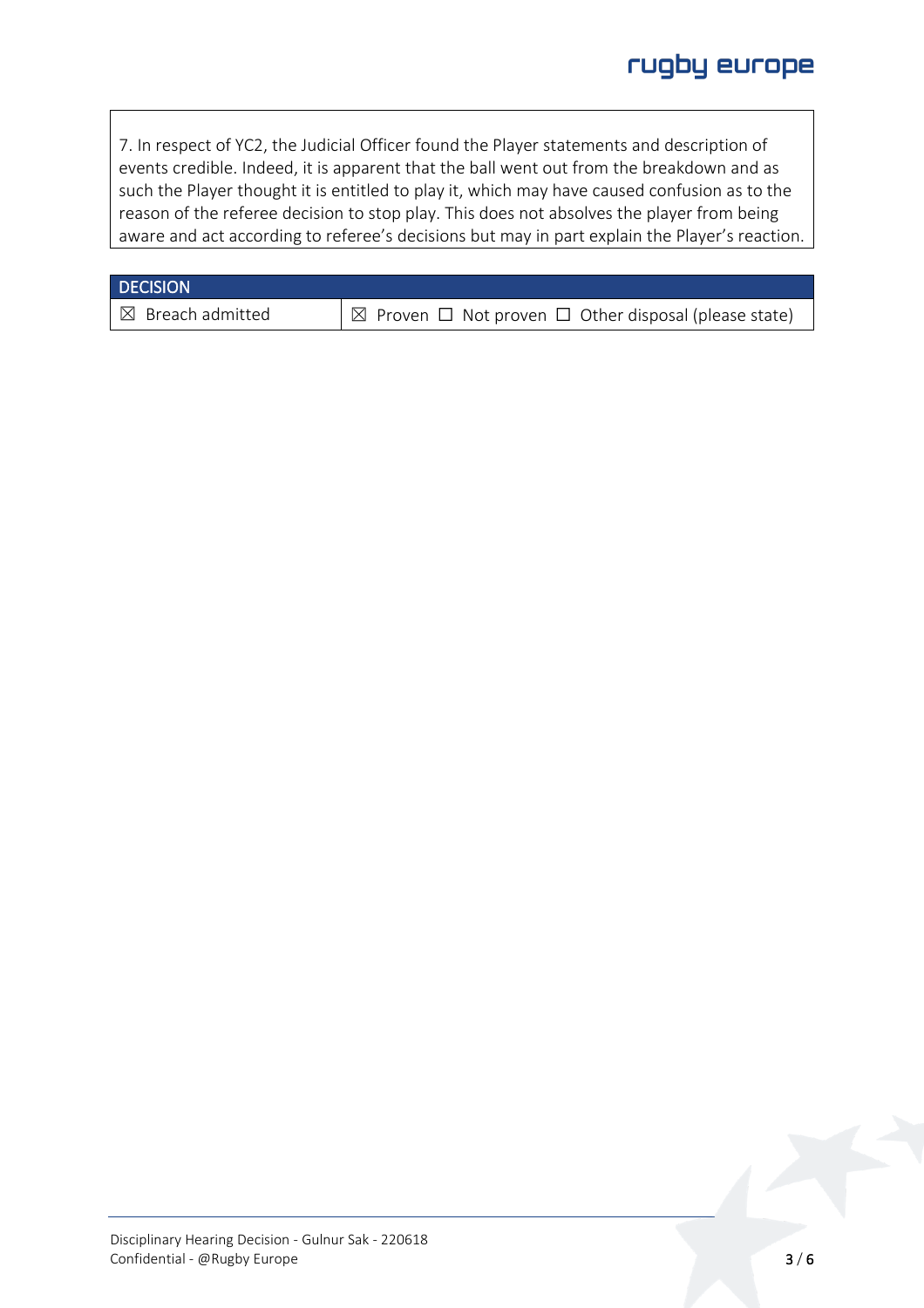# SANCTIONING PROCESS

### As per Article 4.2.3 of Rugby Europe Disciplinary Regulations and Appendix 4 of Regulation 17 of World Rugby ACCUMULATION OF TEMPORARY SUSPENSIONS AND/OR CITING COMMISSIONER **WARNINGS**

7. The relevant part of Article 4.2.3 of RE Disciplinary Regulations provides that:

"*Where a Players has received over a Match two yellow cards; or a combination of one yellow card and one Citing Commissioner Warning; the designated Judicial Officer is required to apply a sanction for the offence of persistent offending, not for the substantive offences relating to each yellow card and/or Citing Commissioner Warning. Ordinarily, the appropriate entry point sanction in such circumstances is a suspension of one to two weeks.*", (emphasis added)

which is further detailed in Appendix 4 of WR Regulation 17:

"…B. Player receives two Temporary Suspensions/Citing Commissioner Warnings in one Match *1. ...Ordinarily, the appropriate entry point for persistent offending within a single Match is a suspension of one to two weeks. Sanctioning in these circumstances should be determined by reference to the methodology in Regulations 17.17 to 17.21 and in particular to the application of mitigating and aggravating features.*

*2. The Judicial Officer or Judicial Committee may decide that sending off was sufficient (or otherwise that no further sanction is appropriate) in the following circumstances: ...*

*...(b) that exceptional circumstances exist which would warrant no further sanctions being imposed. This situation could arise when a Player was temporarily suspended for an act of Foul Play but on review it was clear that there was no Foul Play or only a minor act of Foul Play had been committed which would not have warranted a Temporary Suspension and/or Citing Commissioner Warning;* 

*…(c) any of the Temporary Suspensions were awarded for so-called technical offences (including following a team warning) not involving a breach of Laws 9.11 to 9.28 inclusive.*"

8. Having given due consideration to the fact that:

a. YC1 was an act of dangerous play; and

b. YC2 was a so called "technical offence", however it was committed with no malicious intent and in a confusing situation, followed by immediate release from the Player and with no material effect on the game;

the Judicial Officer determined that these were circumstances out of the "ordinary", where it is appropriate to apply the clause B.2.(c) from the Appendix 4 of WR Regulation 17.

9. It is not to be said that any situation of accumulation of two YC/CCW where one of the breaches is a "technical offence" must result in a "sending off sufficient" decision. Every case is different, and the Judicial Officer must make his judgement based on the specific facts of each case in order to reach a fair decision.

In this particular case, having considered the above findings and tacking into account also the mitigation factors listed bellow, the Judicial Officer determined that a "sending off sufficient" decision is the fair outcome.

## Entry point

n/a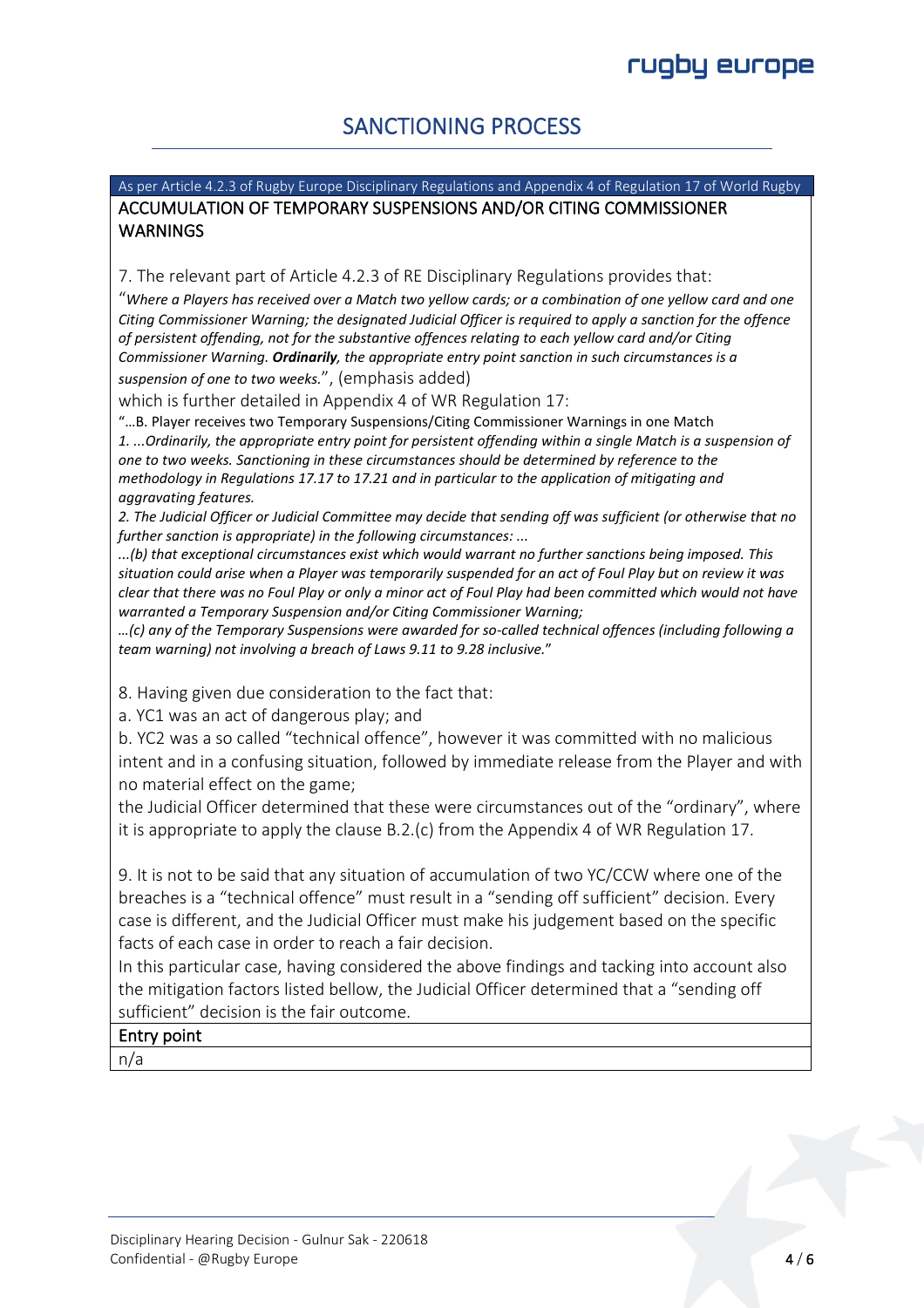# rugby europe

| <b>RELEVANT OFF-FIELD MITIGATING FACTORS</b>                                                  |                                             |  |
|-----------------------------------------------------------------------------------------------|---------------------------------------------|--|
| As per Article 4.5 of Rugby Europe Disciplinary Regulations and Regulations 17 of World Rugby |                                             |  |
| Acknowledgement of guilt and timing                                                           | Player's disciplinary record/good character |  |
| At the first occasion.                                                                        | Very good record with no red cards or       |  |
|                                                                                               | citings and a couple of yellow cards for    |  |
|                                                                                               | technical offences                          |  |
| Youth and inexperience of player                                                              | Conduct prior to and at hearing             |  |
| The Player is 27 and plays rugby since she was                                                | Polite and respectful throughout.           |  |
| 20. However, it is apparent that there are only                                               |                                             |  |
| 2 weekends of domestic competitions in                                                        |                                             |  |
| Türkiye. Therefore, the Player's experience is                                                |                                             |  |
| limited.                                                                                      |                                             |  |
| Remorse and timing of remorse                                                                 | Other off-field mitigation                  |  |
| Shown during the hearing.                                                                     | n/a                                         |  |

Number of weeks deducted: n/a

| Summary of reason for number of weeks deducted: |
|-------------------------------------------------|
| n/r                                             |

Number of additional weeks: n/a

Summary of reason for number of weeks added: n/a